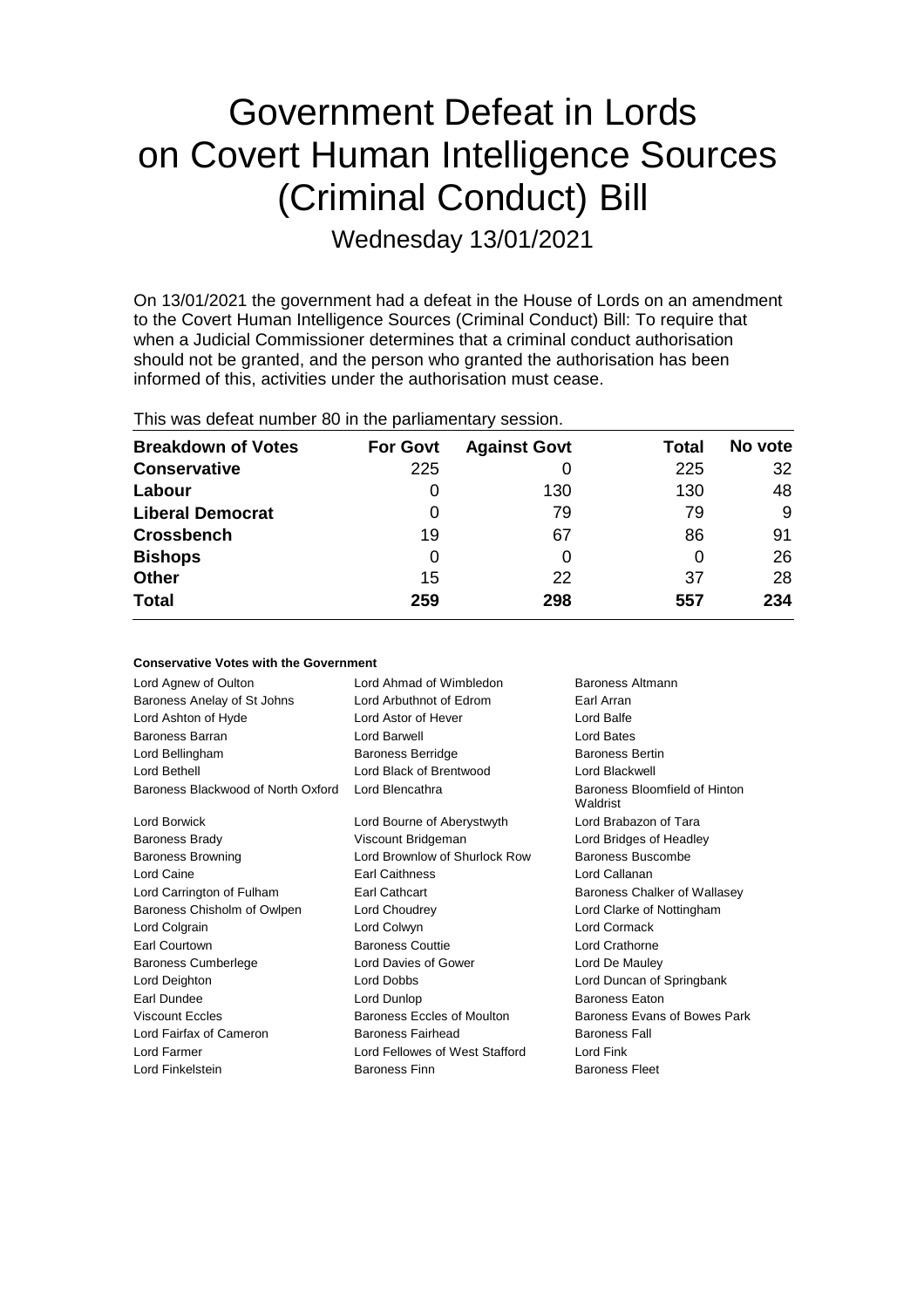Baroness Wyld Lord Young of Cookham Viscount Younger of Leckie

Baroness Fookes Lord Forsyth of Drumlean Lord Framlingham Lord Freud Baroness Fullbrook Lord Gardiner of Kimble Baroness Gardner of Parkes Lord Garnier Lord Geddes Lord Gilbert of Panteg **Lord Glenarthur** Lord Gold Baroness Goldie Lord Goldsmith of Richmond Park Lord Goodlad Viscount Goschen Lord Grade of Yarmouth Lord Greenhalgh Lord Griffiths of Fforestfach Lord Grimstone of Boscobel Viscount Hailsham Lord Hamilton of Epsom Lord Hammond of Runnymede Lord Harris of Peckham Lord Haselhurst **Lord Hayward** Baroness Helic Lord Henley Lord Herbert of South Downs Lord Hill of Oareford Baroness Hodgson of Abinger Lord Hodgson of Astley Abbotts Lord Holmes of Richmond Baroness Hooper Lord Horam Lord Howard of Rising Lord Howard of Lympne Earl Howe Lord Hunt of Wirral Lord James of Blackheath Baroness Jenkin of Kennington Lord Johnson of Marylebone Lord Jopling Lord Keen of Elie Lord King of Bridgwater Lord Kirkham Lord Kirkhope of Harrogate Lord Lamont of Lerwick Lord Lancaster of Kimbolton Lord Lang of Monkton Lord Lansley Lord Leigh of Hurley **Lord Lexden** Lord Lexden **Lord Lilley** Earl Lindsay Lord Lingfield Earl Liverpool Lord Livingston of Parkhead Lord Lucas Lord Lucas Lord Mackay of Clashfern Lord Mancroft Baroness Manzoor Lord Marland Lord Marlesford Lord Maude of Horsham Lord McColl of Dulwich Baroness McGregor-Smith Lord McInnes of Kilwinning Lord McLoughlin Lord Mendoza Baroness Meyer Baroness Mobarik Duke of Montrose Baroness Morgan of Cotes Baroness Morris of Bolton Baroness Morrissey Lord Moylan Lord Moynihan Lord Naseby **Lord Nash** Baroness Neville-Jones Baroness Neville-Rolfe **Baroness Newlove** Baroness Newlove **Baroness Nicholson of Winterbourne** Baroness Noakes Lord Norton of Louth Lord O'Shaughnessy Lord Parkinson of Whitley Bay **Lord Patten Communist Constructs** Baroness Penn Lord Pickles Baroness Pidding Lord Polak Lord Popat **Lord Porter of Spalding Lord Price** Lord Rana Lord Randall of Uxbridge Lord Ranger Baroness Rawlings **Baroness Redfern** Lord Reay **Baroness Redfern** Lord Renfrew of Kaimsthorn Lord Ribeiro Viscount Ridley Lord Risby **Lord Robathan** Baroness Rock **Lord Robathan** Baroness Rock Lord Rose of Monewden Lord Rotherwick Lord Saatchi Baroness Sanderson of Welton Lord Sarfraz Lord Sassoon Baroness Sater **Baroness Scott of Bybrook** Baroness Seccombe Lord Selkirk of Douglas Baroness Shackleton of Belgravia Lord Sharpe of Epsom Lord Sheikh **Baroness Shephard of Northwold** Lord Sherbourne of Didsbury Baroness Shields **Lord Shinkwin** Earl Shrewsbury Lord Smith of Hindhead Lord Spencer of Alresford Baroness Stedman-Scott Lord Sterling of Plaistow **Lord Stewart of Dirleton** Lord Strathclyde Baroness Stroud Baroness Sugg Lord Suri Lord Taylor of Holbeach Lord Tebbit Lord Trefgarne Viscount Trenchard Lord Trimble Lord True Lord Tugendhat Viscount Ullswater Lord Vaizey of Didcot Baroness Vere of Norbiton Baroness Verma Lord Vinson Lord Wakeham Lord Waldegrave of North Hill Lord Wasserman Lord Wei Lord Wharton of Yarm Lord Whitby Lord Willetts Baroness Williams of Trafford Lord Wolfson of Tredegar

**Conservative Votes against the Government**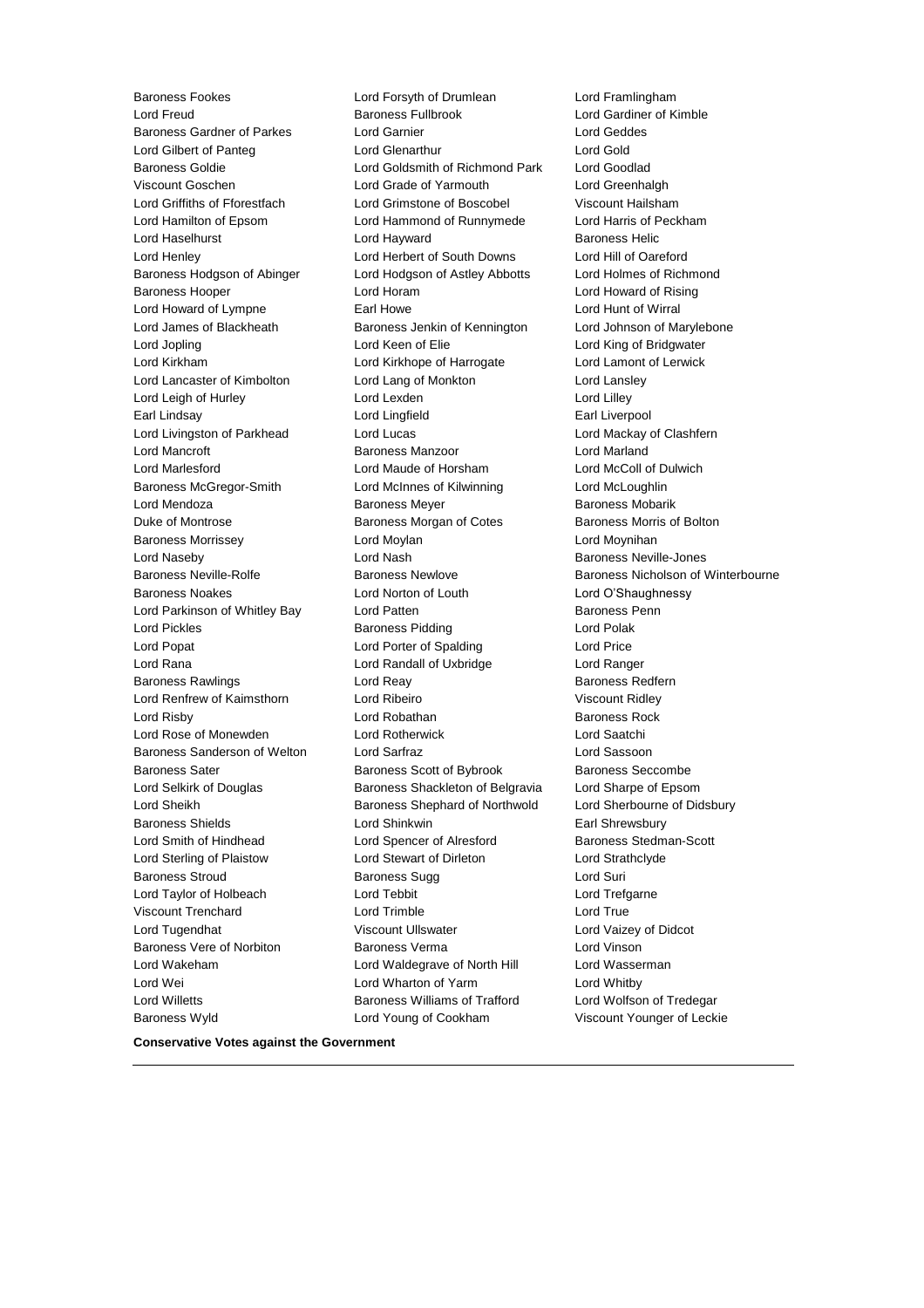#### **Labour Votes with the Government**

## **Labour Votes against the Government**<br>Lord Adonis

Lord Anderson of Swansea **Baroness Andrews** Baroness Andrews Baroness Armstrong of Hill Top Lord Bach **Baroness Bakewell Baroness Bakewell Lord Bassam of Brighton** Lord Berkeley **Baroness Billingham** Baroness Blower Lord Blunkett **Lord Boateng** Lord Boateng **Lord Bradley** Lord Bragg **Baroness Bryan of Partick** Lord Campbell-Savours Lord Carter of Coles Baroness Chakrabarti Viscount Chandos Baroness Clark of Kilwinning Lord Clark of Windermere Baroness Cohen of Pimlico Lord Collins of Highbury **Baroness Corston** Baroness Corston **Baroness Crawley** Lord Davidson of Glen Clova Lord Davies of Stamford Lord Davies of Oldham Lord Davies of Brixton **Baroness Donaghy Baroness Donaghy** Lord Donoughue Baroness Drake Lord Dubs Lord Eatwell Lord Elder Lord Faulkner of Worcester Lord Foulkes of Cumnock Baroness Gale **Communist Contract Contract Contract Contract Contract Contract Contract Contract Contract Contract Contract Contract Contract Contract Contract Contract Contract Contract Contract Contract Contract Contract** Baroness Goudie Lord Grantchester Lord Griffiths of Burry Port Lord Grocott Lord Hain Lord Harris of Haringey Lord Haskel **Lord Haworth Baroness Hayter of Kentish Town** Baroness Healy of Primrose Hill Baroness Henig Baroness Hilton of Eggardon Lord Hollick Lord Howarth of Newport Lord Hoyle Lord Hunt of Kings Heath **Baroness Jay of Paddington** Baroness Jones of Whitchurch Lord Jones Lord Judd Lord Kennedy of Southwark Baroness Kennedy of The Shaws Baroness Kingsmill **Baroness Lord Knight of Weymouth** Baroness Lawrence of Clarendon Lord Layard Lord Lord Lord Lord Leitch Lord Lennie **Lord Levy** Lord Levy **Baroness Liddell of Coatdyke** Lord Liddle Lord Lipsey Baroness Lister of Burtersett Lord MacKenzie of Culkein Baroness Mallalieu Lord Mandelson Baroness Massey of Darwen Lord Maxton Lord McAvoy Lord McConnell of Glenscorrodale Baroness McDonagh Baroness McIntosh of Hudnall Lord McKenzie of Luton Lord McNicol of West Kilbride Lord Mitchell Lord Monks Lord Morris of Aberavon Lord Murphy of Torfaen Baroness Osamor Lord Parekh Lord Pendry Baroness Pitkeathley Lord Ponsonby of Shulbrede Lord Prescott Baroness Primarolo Baroness Prosser Lord Puttnam Baroness Quin **Baroness Ramsay of Cartvale** Baroness Rebuck Lord Reid of Cardowan Lord Robertson of Port Ellen Lord Rooker Lord Rosser Lord Rowlands Baroness Royall of Blaisdon Baroness Sherlock Lord Sikka Viscount Simon Baroness Smith of Gilmorehill Baroness Smith of Basildon Lord Snape Lord Soley Lord Stevenson of Balmacara Baroness Taylor of Bolton Baroness Thornton **Lord Tunnicliffe** Lord Turnberg **Lord Turnberg** Baroness Warwick of Undercliffe Lord Watson of Invergowrie Lord West of Spithead Baroness Wheeler **Baroness Whitaker** Baroness Whitaker **Baroness Wilcox of Newport** Lord Winston Lord Wood of Anfield Lord Young of Norwood Green Baroness Young of Old Scone

Baroness Amos

#### **Liberal Democrat Votes with the Government**

| Liberal Democrat Votes against the Government |                                    |                                |  |  |  |
|-----------------------------------------------|------------------------------------|--------------------------------|--|--|--|
| Lord Addington                                | Lord Alderdice                     | Lord Allan of Hallam           |  |  |  |
| Baroness Bakewell of Hardington<br>Mandeville | <b>Baroness Barker</b>             | Lord Beith                     |  |  |  |
| Baroness Benjamin                             | Baroness Bonham-Carter of Yarnbury | Baroness Bowles of Berkhamsted |  |  |  |
| Lord Bradshaw                                 | <b>Baroness Brinton</b>            | Lord Bruce of Bennachie        |  |  |  |
| Lord Burnett                                  | Baroness Burt of Solihull          | Lord Campbell of Pittenweem    |  |  |  |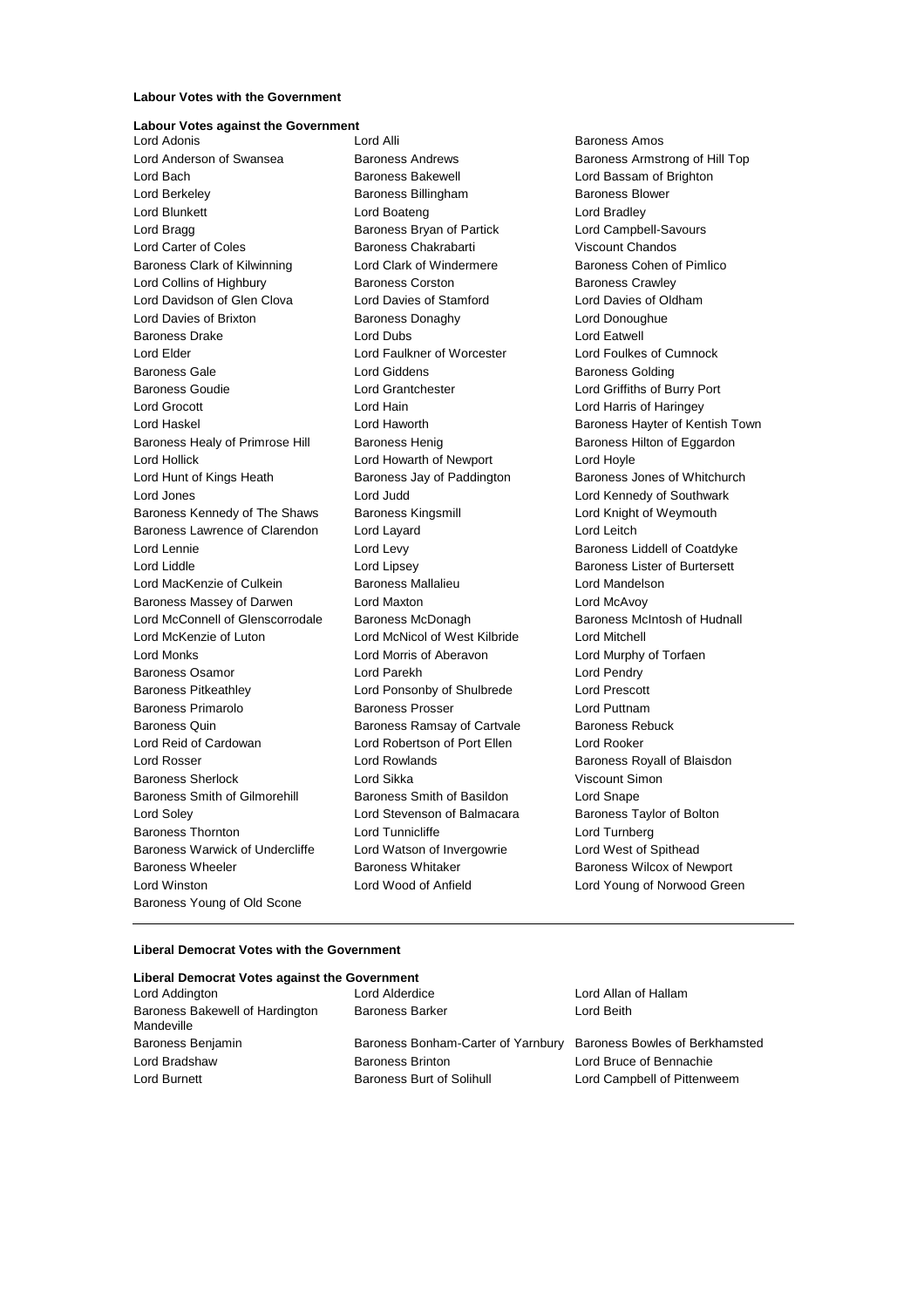Lord Chidgey Lord Clement-Jones Lord Dholakia Baroness Doocey **Baroness Featherstone** Lord Fox Baroness Garden of Frognal Lord German Earl Glasgow **Lord Goddard of Stockport** Lord Greaves Baroness Grender **Baroness Hamwee** Baroness Hamwee **Baroness Hammed Baroness Hammed Baroness** Hammed Baroness Hammed Baroness Hammed Baroness Hammed Baroness Hammed Baroness Hammed Baroness Hammed Baroness Hammed Baroness Baroness Humphreys Lord Hussain Baroness Hussein-Ece Baroness Janke Baroness Jolly Lord Jones of Cheltenham Baroness Kramer **Baroness Ludford** Lord Marks of Henley-on-Thames Lord McNally Baroness Miller of Chilthorne Domer Lord Newby Baroness Northover Lord Oates Lord Paddick Lord Palmer of Childs Hill **Baroness Parminter** Baroness Pinnock Lord Purvis of Tweed Baroness Randerson Lord Razzall Lord Redesdale Lord Rennard Lord Roberts of Llandudno Baroness Scott of Needham Market Lord Scriven Lord Charless Scott of Needham Market Lord Scriven Baroness Sheehan **Baroness** Sheehan Lord Shipley **Baroness Smith of Newnham** Lord Stephen Lord Stoneham of Droxford Lord Strasburger Lord Stunell Baroness Suttie Lord Taverne Lord Taylor of Goss Moor Lord Teverson Baroness Thomas of Winchester Lord Thomas of Gresford **Baroness Thornhill** Viscount Thurso Lord Tope **Baroness Tyler of Enfield** Lord Tyler Lord Verjee Baroness Walmsley Lord Willis of Knaresborough Lord Wrigglesworth

#### **Crossbench Votes with the Government**

Lord Carrington Viscount Colville of Culross Lord Dannatt Earl Erroll **Example 20** Example Lord Evans of Weardale **Lord Hogan-Howe** Lord Kakkar Lord Kilclooney Lord Laming Baroness Manningham-Buller Lord Patel Lord Powell of Bayswater Lord St John of Bletso **Lord Stirrup Lord Stirrup** Lord Churlow Viscount Waverley

# **Crossbench Votes against the Government**

Lord Anderson of Ipswich **Lord Bichard** Baroness Boothroyd Baroness Boycott Lord Cameron of Dillington Lord Carey of Clifton Baroness Cavendish Little Venice Lord Chartres **Earl Clancarty** Earl Clancarty Earl Courtenay of Devon Baroness Coussins Baroness Cox Lord Craig of Radley Viscount Craigavon Lord Crisp Lord Cromwell Baroness Deech Baroness D'Souza Baroness Falkner of Margravine Lord Field of Birkenhead Baroness Finlay of Llandaff Lord Freyberg Lord Geidt Lord Grabiner Baroness Greengross **Baroness Hallett** Lord Hannay of Chiswick Lord Harries of Pentregarth Baroness Hayman Lord Hope of Craighead Lord Janvrin Lord Judge Lord Kerr of Kinlochard Lord Lisvane **Earl Lytton** Earl Lytton Lord Macdonald of River Glaven Lord Macpherson of Earl's Court Lord Mair **Baroness Masham of Ilton Lord Mawson Communisties Communist Communist Baroness Meacher Communist Communist Communist Communist Communist Communist Communist Communist Communist Communist Communist Communist Communist Communist Communist Communist** Baroness O'Loan Lord Pannick Lord Rees of Ludlow Lord Richards of Herstmonceux Lord Ricketts Lord Russell of Liverpool Lord Singh of Wimbledon Lord Smith of Kelvin Duke of Somerset Lord Stern of Brentford Baroness Stern Lord Thomas of Cwmgiedd Lord Trevethin and Oaksey Lord Vaux of Harrowden Lord Walker of Aldringham Duke of Wellington **Baroness Wheatcroft** Lord Wilson of Dinton Lord Woolf **Lord Woolley of Woodford** Baroness Worthington Baroness Young of Hornsey

Lord Botham Lord Butler of Brockwell Lord Carlile of Berriew

Lord Aberdare Lord Adebowale Lord Alton of Liverpool